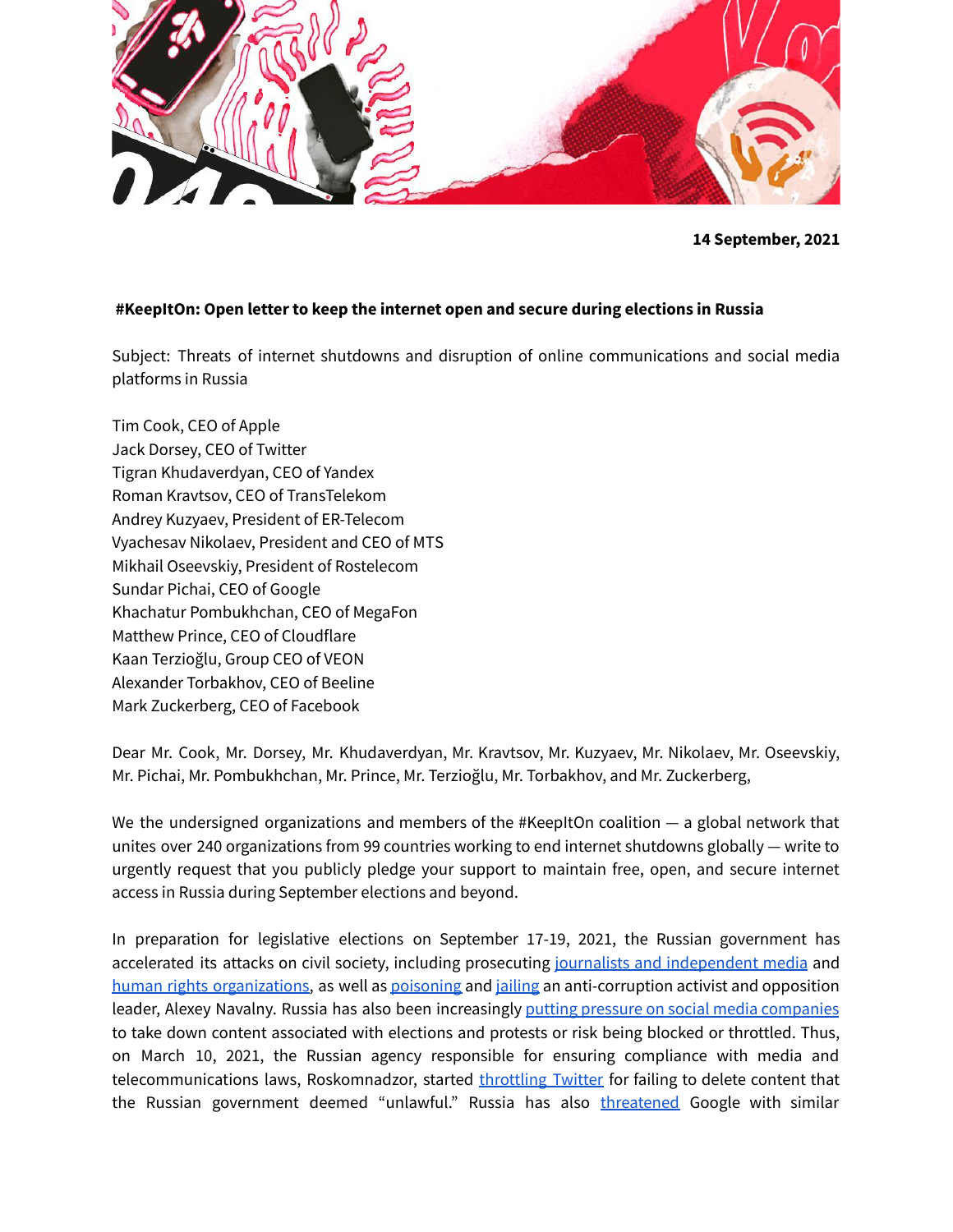

measures. In addition, Roskomnadzor has also [ordered](https://www.reuters.com/technology/russia-threatens-fine-apple-google-unless-they-remove-navalny-app-ifax-reports-2021-09-02/) both Apple and Google to remove opposition and civil society content from their app stores and platforms and temporarily [blocke](https://www.reuters.com/article/us-russia-politics-internet-idCAKBN2G61MA)d Google and Cloudflare domain name system (DNS) services, resulting in internet disruptions on September 8, 2021.

These disruptions are not the only instance of the Russian government implementing internet shutdowns to suppress people's rights. In July and August 2019, Russian authorities [covertly](https://www.forbes.com/sites/zakdoffman/2019/08/08/russian-security-agencies-secretly-shut-moscows-mobile-internet-to-control-protestors-report/?sh=3f2993d575bf) blocked [Moscow's](https://www.forbes.com/sites/zakdoffman/2019/08/08/russian-security-agencies-secretly-shut-moscows-mobile-internet-to-control-protestors-report/?sh=3f2993d575bf) mobile internet during the Moscow City Duma elections protests. Authorities in Ingushetia also shut down mobile internet on multiple [occasions](https://www.rbc.ru/society/19/11/2020/5fb628d09a7947806c120987) in June, October, and November of 2018, and in March 2019, as people organized and headed out to the streets to protest the new border deal with Chechnya. Russia also unsuccessfully attempted to block Telegram in 2018, [obstructing](https://www.nytimes.com/2018/04/18/world/europe/russia-telegram-shutdown.html) millions of IP addresses in the process.

As Russian authorities are notorious for cracking down on protesters and critical voices, the risk of internet shutdowns during the national election period this year is significant.

# **Internet shutdowns and online censorship contribute to instability during elections**

We call on your respective companies to prioritize the fundamental rights to freedom of expression and access to information of the Russian people by providing open and secure internet access and essential web services throughout the country, and to push back against the government's unjustified interference with these rights.

Without access to communication tools, journalists and media workers are unable to report on the election process. Research also shows that internet [shutdowns](http://www.anitagohdes.net/uploads/2/7/2/3/27235401/gohdes_synetworkaug14.pdf) and violence go hand in hand, and last year's eruption of election protests in the [neighboring](https://www.accessnow.org/belarusian-election-tainted-by-internet-shutdown-and-state-sponsored-violence/) Belarus confirmed this. Shutting down the internet and restricting access to essential platforms and websites during a global pandemic when access to information saves lives would add fuel to the fire. By disrupting the free flow of information, shutdowns and website blockings exacerbate any existing tensions in the society and increase the likelihood of protests, as well as potential for violence and human rights violations perpetrated by both state and non-state actors. Although governments attempt to justify network disruptions for various reasons, in reality, internet shutdowns cut off access to vital and life-saving information, and emergency services, plunging whole communities into fear and confusion.

### **Internet shutdowns and online censorship violate international law**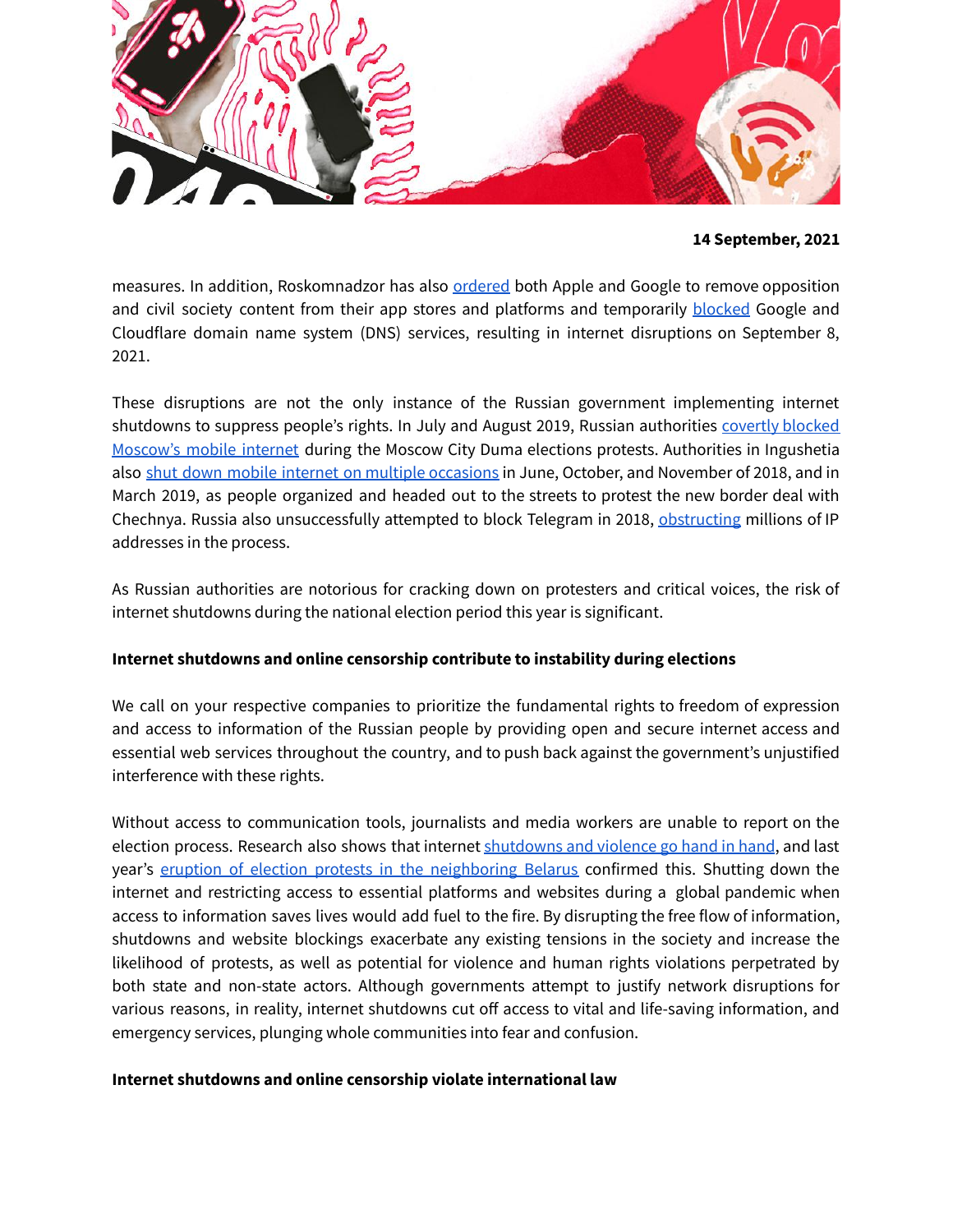

Internet shutdowns and online censorship violate fundamental human rights such as freedom of expression, access to information, and the right to peaceful assembly, among others guaranteed by national, regional, and international legally binding frameworks such as the Constitution of the Russian Federation, the European Convention on Human Rights, and the Universal Declaration of Human Rights (UDHR).

The U.N. Human Rights Committee, the official interpreter of the International Covenant on Civil and Political Rights (ICCPR), emphasizes in its General [Comment](http://www2.ohchr.org/english/bodies/hrc/docs/GC34.pdf) No. 34 that restrictions on speech online must be strictly necessary and proportionate to achieve a legitimate purpose. Shutdowns and website blockings, by contrast, are neither necessary nor effective at achieving a legitimate aim, as they block the spread of information, contribute to confusion and disorder, and obstruct public safety. According to the General Comment No. 34, ICCPR also prohibits blocking access to online sites or materials solely on the basis that they may be critical of the government.

Unlawfulness of shutdowns and online censorship has also been confirmed by regional and national courts. Thus, the Economic [Community](https://www.accessnow.org/ecowas-togo-court-decision/) of West African States (ECOWAS) Court, as well as national courts of India, Pakistan, Sudan, [Zimbabwe](https://www.accessnow.org/judges-raise-the-gavel-to-keepiton-around-the-world/), and [Indonesia](https://www.accessnow.org/court-rules-the-internet-shutdowns-in-papua-and-west-papua-are-illegal/) have invalidated government and telco actions to shut down the internet. The European Court of Human Rights has also ruled that website blockings, including [collateral](https://www.accessnow.org/collateral-website-blocking-unlawful-russia/) blocking and wholesale blocking of [opposition](https://hudoc.echr.coe.int/eng#%7B%22documentcollectionid2%22:[%22GRANDCHAMBER%22,%22CHAMBER%22],%22itemid%22:[%22001-203178%22]%7D) online media outlets in Russia are in breach of the European Convention on Human Rights.

# **Companies must act to protect a functioning, secure internet for users**

Businesses have a responsibility under the UN Guiding [Principles](https://www.ohchr.org/documents/publications/guidingprinciplesbusinesshr_en.pdf) on Business and Human [Rights](https://www.ohchr.org/documents/publications/guidingprinciplesbusinesshr_en.pdf) and the OECD Guidelines for [Multinational](https://www.oecd.org/corporate/mne/) Enterprises to respect human rights, prevent or mitigate potential harms, and provide remedy for harms they cause or contribute to.

By resisting government shutdown and censorship orders, companies can and should take an important step to respecting human rights.

# **Recommendations addressed to companies:**

**1. Publicly denounce internet shutdowns, censorship, and disruptions of essential online services in Russia and other countries, and highlight their devastating impact on your customers, your company, and the society at large;**